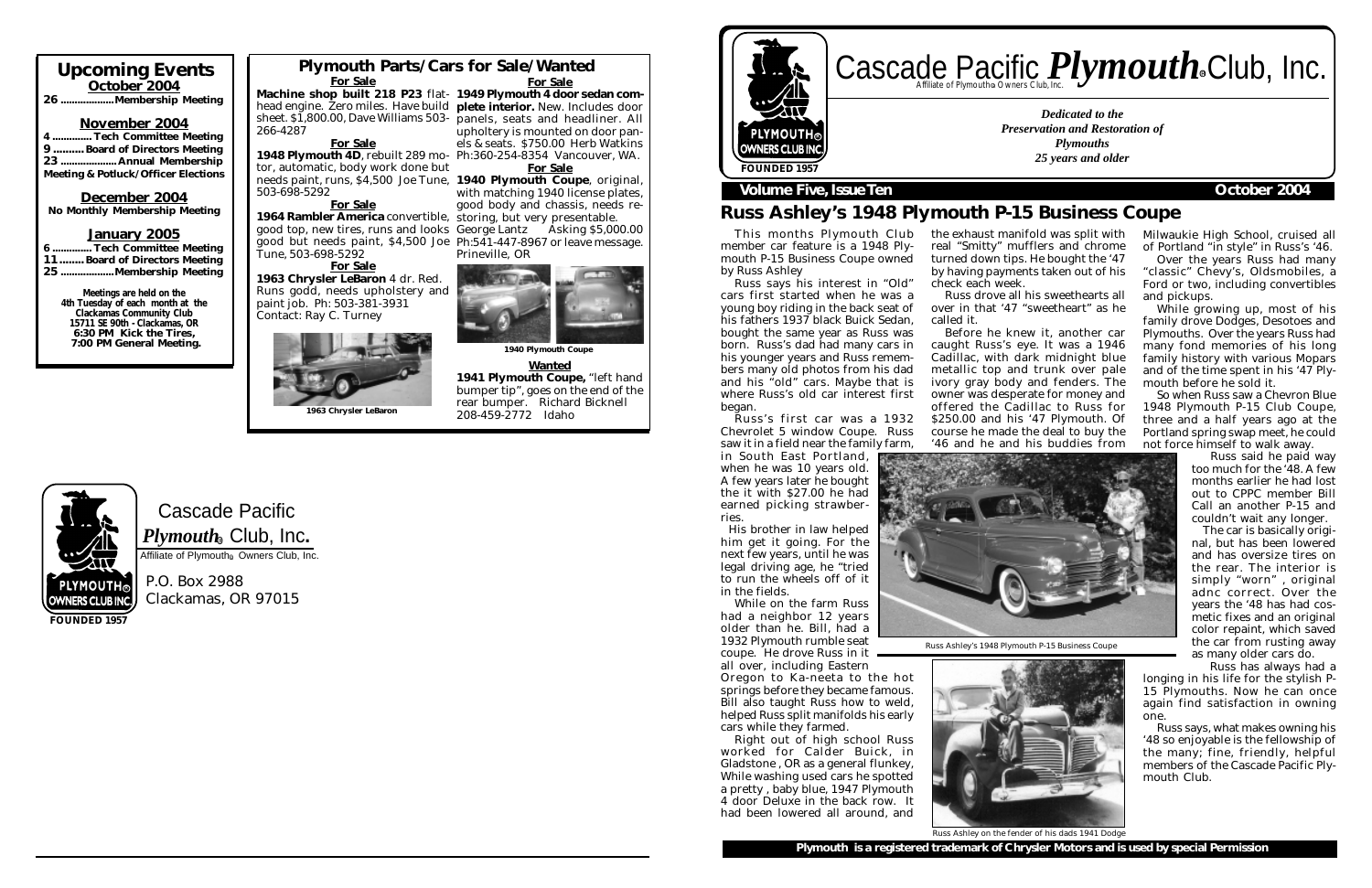President ............Scott Farnsworth PH:503-254-8300 ..... Portland, OR Vice President ............ Dennis Rice PH:503-393-7231 .......... Salem, OR Secretary ................. Vicki Williams PH:503-266-4287 ......... Canby, OR Treasurer .................... Dolores Call PH:503-698-2301 ..... Portland, OR Member at Large ............ Jeff Jolly PH:503-656-7779Oregon City, OR

Harriet Sweeney was congratulated on celebrating her 80<sup>th</sup> birthday on September 13<sup>th</sup>.

Standing Committees Activities ................ Jerry Klinger PH:503-665-8330 Gresham, OR Co-Membership ............... Bill Call PH:503-698-2301 Clackamas, OR Co-Membership ... John Sweeney PH:503-281-5159 Portland, OR Newsletter .................. Mike Bade PH:503-653-8102 Milwaukie, OR Refreshments ... Dennis Mowery PH:503-760-3184 Portland, OR Co-Tech Advisor ...... Jimmie Fox PH:503-774-3441 Portland, OR Co-Tech Advisor. Dave Williams PH:503-266-4287 Canby, OR Publicity .................. Russ Ashley PH:503-666-5913 Troutdale, OR email/mail articles to: Mike Bade .......... mdscbade@msn.com P.O. Box 2988- Clackamas, OR 97015 Membership: Cascade Pacific Plymouth Club, Inc. Membership dues are \$20.00 per calendar year and must hold a current membership to the National Plymouth Club. Membership runs Jan. 1 thru Dec 31. Advertising Rates: Advertising is free to current Cascade Pacific Plymouth Club Members. Advertising Rate for Non- members is: \$10.00 per newsletter. one column by one inch. Photos accompanying classified ads are \$10.00 per newsletter inch buy 1 column (Black and White Only Discount Rates: Available to long term advertisements. Advertisements should be kept to Plymouth related services.

# Nice day for a tour of Silver Falls State Park **October Birthdays**

We had our largest attendance ever at the September member meeting with 66. The average attendance so far this year has been 55, up from 42 last year and 39 the previous year. So we continue to grow.

Scott Farnsworth reminded members that the Northwest Car Collectors Swap Meet was coming up on October 16<sup>th</sup> and 17<sup>th</sup> and asked members to sign up for a two hour spot in the membership booth. Also, he asked for volunteers to bring their cars out to display with the membership booth.

Jerry Klinger said he could arrange for about twelve cars. Larry Davidson, Bill Call, Scott Farnsworth, John Sweeney, Mike Bade, Dave Williams and Rich VonAllmen all volunteered. Jerry would send them all the appropriate application.

Dolores Call reported that there was \$3,894.92 currently in the treasury. A considerable increase in the liability insurance was a major expense. The Board recently recommended that the dues remain at \$20.00 for 2005. However, that will not cover the club's expenses so it will be necessary to come up with some fund raising ideas for next year.

Members will decide at the October member meeting whether to approve this recommendation for dues or recommend another amount.

A presentation was made to Steve Parker of a Club sweatshirt for towing his car trailer throughout the tour up to Sumner, Washington. Ultimately he towed Jerry Klinger's car home from just outside Chehalis on the way home from the tour.

The evening's speakers were representatives from Bolliger Insurance who gave a very informative talk on classic car insurance.

Larry Catt educated the membership on how Plymouth got its name and it wasn't from Plymouth Massachusetts. It was actually named after Plymouth twine that was consid-

*Member stories, articles, and photos need for the CPPC Newsletter.*



ered good quality and strong. Larry had several samples of the twine that he gave away as door prizes. The lucky twine winners were Lorraine Griffey, Dennis Markovich, Mindy Benfield, Gary Petersen, Dennis Mowery and John Sweeney.

Door prizes were won by Patty Brost, John Sanford and Steve Parker.

A vote was taken to make "Hot Dog-ust Nights" an annual August event.

Jeff Jolly reported on the slate of officers selected by the nominating committee. They are President: Duanne Luckow; Vice President: Rich VonAllmen; Secretary: Vicki Williams; Treasurer: Dolores Call and Member at Large: Andy Haugen and Dave Benfield. Nominations from the floor will also be accepted at the November annual meeting.

*By Vicki Williams*

In October we have Murray Finn of Murray Finn Auto. Murray is an expert on all types of Car finishes especially Wizard, as he represents there products in the Northwest.

Murray will be introduced by Lauren Matley who is a member and leading paint expert. Murray can be reached at Box 1883 Oregon City, 97045 .

These speakers have all been screened by a member of the membership committee. *By Vicki Williams*



## October Guest Speaker

On Saturday, October 2nd 36 CPPC lots of visitors stopping to look at members enjoyed a tour to Silver the cars. Falls State Park with lunch in the conference center at the Park.

*Wanted:* Lorraine Griffey wins sample of Plymouth Twine

Most of the group met at the group was only able to tour a Clackamette Park and toured to Silverton where they met up with and John and Marlys Sanford who welcomed everyone to their home town. Dave and Mindy Benfield and Plymouths in the caravan.

After a pit stop at the Silverton Farmers Market the group headed out Hwy 214 toward Silver Falls.

tour guides Ray and Virginia Dunn walking a short trail to look at one After touring the main lodge and of the falls the group headed to the conference center for lunch.

It was an absolutely gorgeous day and the Plymouths looked great winding through all the Christmas Tree Farms on the way to the Park. Once at the park, everyone caused quite a stir in the parking lot with

Lloyd Schulz were also waiting in built by the Civilian Conservation Silverton resulting in 14 old Corps and reflect the rustic sturdy The buildings at the park were style of that era.

The park is 8,700 beautiful wooded acres with 10 waterfalls but

small part.

Lunch was a build your own taco salad with brownies for dessert. Some of the group returned to Silverton the "back way" resulting in a complete loop. Once back in Silverton some walked around town and enjoyed the shops and murals and others went to the Oregon Garden. *By Vicki Williams*





### CPPC Members enjoy the view. Days like this, remind our selves that we really do live a one ofthe best places in the country.

# Officers 2004 CPPC September Regular Meeting Highlights

This looked like a good location for a group photo.



Kristi and Troy Thompson Visit with Virginia and Ray Dunn

The Silver Falls State Park is a place where you need to have plenty of time to explore. A second trip would be worth the time to hike in to see more of the falls and the great scenery.



John Sanford, Virginia Dunn and John Sweeney

Happy August birthdays to the following members: Gail Boyd – 5th Dennis Rice – 6th Marlys Sanford – 7th Tolly Williamson – 7th Barbara Rice – 9th Ray Dunn – 9th Dolores Call – 15th Vickie Shepherd – 15th Trevor Bagot – 18th Jim Wilson – 20th Les Conner – 22nd Lorraine Griffey – 25th Duanne Luckow – 31st And any others who have not reported their birthdate!

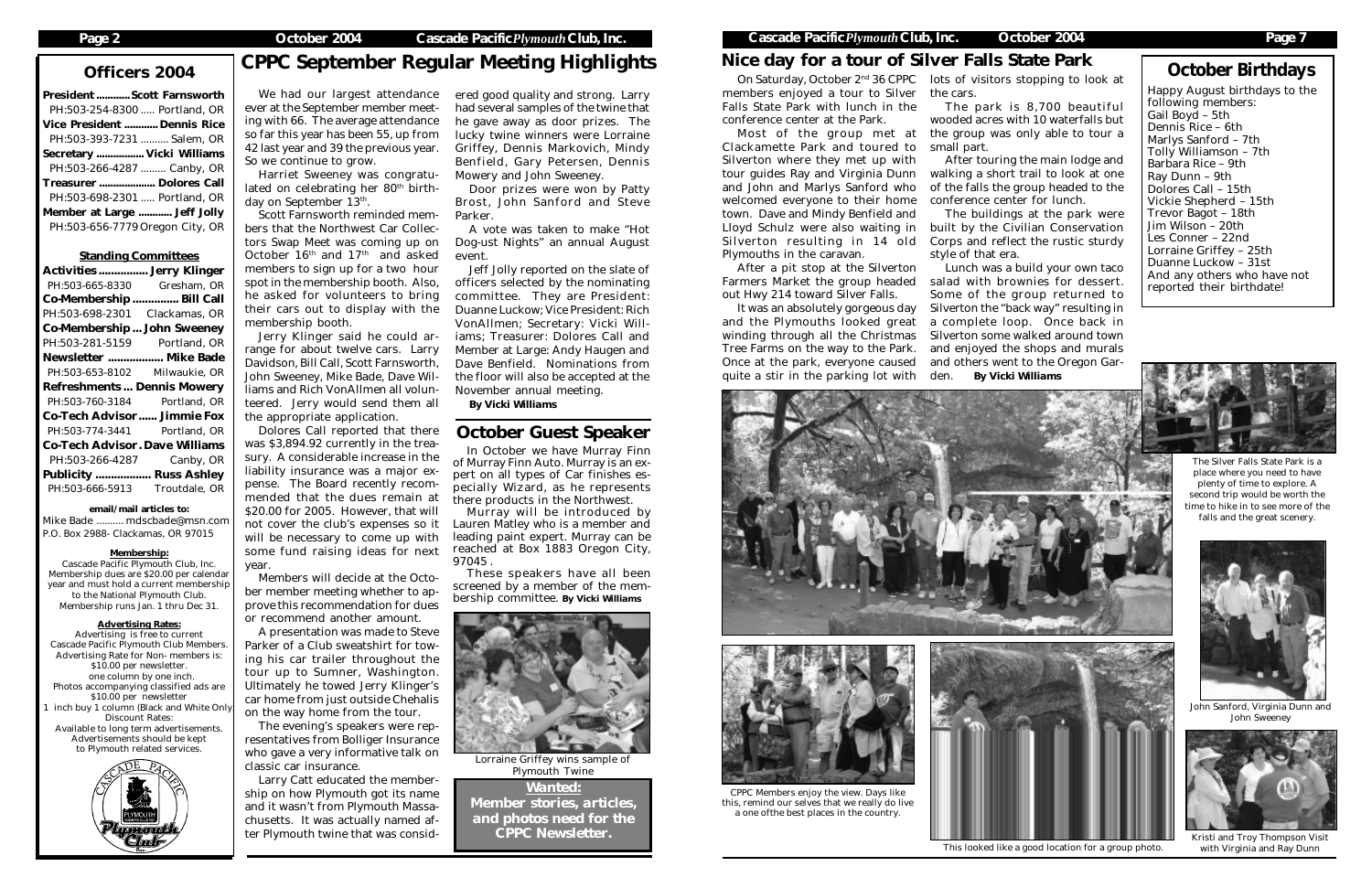# September Back to School Cruise-in at Haggens Get Your Club Jacket<br>On Saturday September 18, 2004 more cars arrived.

The 2005 CPPC Nominating Committee consisting of CPPC Members, Bill Call, Scott Farnsworth, Jeff Jolly, Dennis Rice, and Mike Bade met September to begin the search for the next slate of officers.

At the September Board meeting the results of the search were announced. Recomendations by the committee were as follows:

President- Duane Luckow

Vice President- Rich VonAllman

Secretary- Vicki Williams

Treasurer- Dolores Call

Member at Large- Andy Haugen and Dave Benifeild

*Please note that in the September newsletter CPPC member Dave Benifeild was left out of the article.*

Please let the nominating committee know of other members you think would make good officers to direct the club for the upcoming year.

At the November Membership Meeting officer elections will be held and nominations can still be made from the floor.

# 2005 CPPC Officer

CPPC assisted North Clackamas Christian School with a car show at the Oregon City Haggens Market.

Planning for the show had been going on since early May and the senior class of 2005 had worked very hard to make this a really great show.

Normally, Oregon has wonderful Septembers so weather was never really an issue. However, the week before the show a severe downturn occurred and by Friday it was suggested that maybe the show should be cancelled. Let's just say there was a lot of praying going on and on Saturday morning it looked like it had worked.

> We would like to take this opportu- Stanley and Gail Boyd - from Surnity to welcome the Club's newest rey, B.C. Canada learned about the **Ross and Annie Horton** – from Meet and joined on September  $17<sup>th</sup>$ . Greenbank, Washington met up They have a black 1936 2D Fastback Club at last year's Portland Swap

The sun was peeking through and it didn't appear that it would rain. CPPC members met at Clackamette Park for a "tailgate" breakfast and dined under one of the shelters. Bill Call even provided a white linen tablecloth!

 $\sum_{\text{Cont } \text{C} \text{ of } \text{C} \text{ of } \text{C} \text{ of } \text{C} \text{ of } \text{C} \text{ of } \text{C} \text{ of } \text{C} \text{ of } \text{C} \text{ of } \text{C} \text{ of } \text{C} \text{ of } \text{C} \text{ of } \text{C} \text{ of } \text{C} \text{ of } \text{C} \text{ of } \text{C} \text{ of } \text{C} \text{ of } \text{C} \text{ of } \text{C} \text{ of } \text{C} \text{ of } \text{C} \text{ of } \text{C} \text{ of } \text$ The subject for the Guest Speakers for the September membership meeting was Classic Car Insurance. The guest speakers for the evening were Randy Bolliger, Vice president of Bolliger and Sons Insurance Agency, Portland Oregon and representatives from Safeco Antique Insurance and Hagerty Insurance Co.

From the park the Plymouths headed up to the car show. The weather was still holding and many

more cars arrived.

The kids had a prize wheel that was very popular. Everyone who spun won a prize. Dave Williams won a \$50.00 gift certificate to Quickor Suspension which will come in handy on one of his Plymouths.

There was also lots of great food. Ultimately there were 46 cars registered for the show, about a third of what we had hoped for but many more considering the weather. The weather held long enough to get some cars to come out but then it took a drastic turn.

During the judging process it poured and blew like crazy. We were holding down quick shades for fear they'd take off like Dorothy's house in the Wizard of Oz.

Almost every car won an award. The kids had a great time despite the elements and still made enough money for their graduation expenses. The Club got to experience the ins and outs of hosting a car show which will come in handy for future fund raising. *By Vicki Williams*

members as follows:

with Bill Call at the WPC regional sedan. show and joined September 16<sup>th</sup>. They have a 1949 Suburban.

There are a lot of changes going on with insurance companies and you should keep the phone number of your agent handy to see if there are any discounts you are eligible for. *By Mike Bade*

## Welcome to our Newest CPPC Members

*By Vicki Williams*

You may have heard that Hagerty Insurance Co. is the largest insurance carrier for boats, antique cars, streetrods and club insurance.

 Randy explained, that you should check your present policy to see what the limitations are on your coverage. You may not be covered like your think when your car is in your garage.

Hagerty insurance Co. leads the way in the number of classic autos insured, with safeco right behind.

Safeco has a program with blanket liability with multiple cars.

Make sure your car is insured while you are working on it, like standard comprehensive, because it may not be covered by your homeowners insurance.

Steve Brasier, with Safeco Insurance, based in Denver, Colorado is in charge of Product Marketing nationwide.

With the growing interest in classic cars the competition for your business is just getting started.



to insure your classic car. If you insure your car for \$20,000.00, your car is totaled you will get \$20,000.00 (I hope that is right).

They have options for \$1,500.00 deductibles to lower the premium. Think about dropping the liability and collision coverage for the winter months when you are not driving your car. Don't forget to have the coverage reinstated in the spring before you drive your car again.

The usage of your car is typically

defined as:

1. Pleasure/show.

2. Restricted use - to 2,500 miles annually so you can drive to school

or work.

3. Regular - use unlimited.

For all those cars out there which have been excluded because of "altered the height" or "modified the engine" of your car you may be in luck, because insurance carriers are making changes to accommodate

you soon.

Typically you should pay in the \$150.00 range for a classic stock vehicle. If you have had your car insured for a while be sure you up the coverage if the value has increased over the years.

An independent agent generally will give you better service on your policy. Make sure you have read your policy to be sure you understand what you are buying, don't wait un-

til you have a claim.

Generally you will not get a break in your premiums by using your regular insurance agent, but you will get the convenience by putting everything in your insurance carrier.

## Do you know your cars Insurance Coverage?

Scott Farnsworth has a source to have CPPC jackets made for the membership. There are two styles which can be ordered. 503-254-8300. Blank Jackets: (sizes: xs-4xl)

Sueded letterman jacket \$99.98 Denim twill letterman Jacket \$59.98 Add Embrodery: (sizes: xs-4xl) Full jacket back design \$47.00 Chest size design \$20.00

Name on chest \$ 4.00 \***Alterations** to jacket so that backing will not be seen inside the jacket additional charge.  $$15.00$ 



Sample of CPPC Embroidered Jacket



CPPC president, Scott Farnsworth and Guest Speakers, Steve Brasier, Randy Bolliger and Chris Craig

Vickie Shepherd is making positive steps toward her recovery from a stroke. She is undergoing physical and speech therapy at a Gresham nursing facility and gets closer every day to regaining her mobility and speech.

Linda Farnsworth is recovering nicely from recent surgery.

Dolores Call's mother has been in the hospital with pneumonia, we wish her a speedy recovery.

Liliane VonAllmen may be having back surgery in the near future.

Lorraine Griffey's daughter, Cari Catlow is still rooming with her mother as she recovers from her two ankle injuries. Cari has become an honorary member of CPPC and attends all events that are wheelchair friendly.

*By Vicki Williams*

## CPPC Member Care

J.R. Hill and his 1952 Cranbrook Sheriff's Car

The Bade's '33 Plymouth , Davisdson's '48Plymouth and the Turner's '49 Plymouth



The Turner's '49 Plymouth, Davisdson's '48Plymouth



The Willimason's '47 Plymouth Coupe and the Call's '41 Plymouth





The Baker's '66 Plymouth **Satellite** and the Sweeney's '39 Plymouth



The Farnsworth's '50 Plymouth, the Willi's '39 Plymouth The Williamson's '48Plymouth and the Sweeney's '39 Plymouth